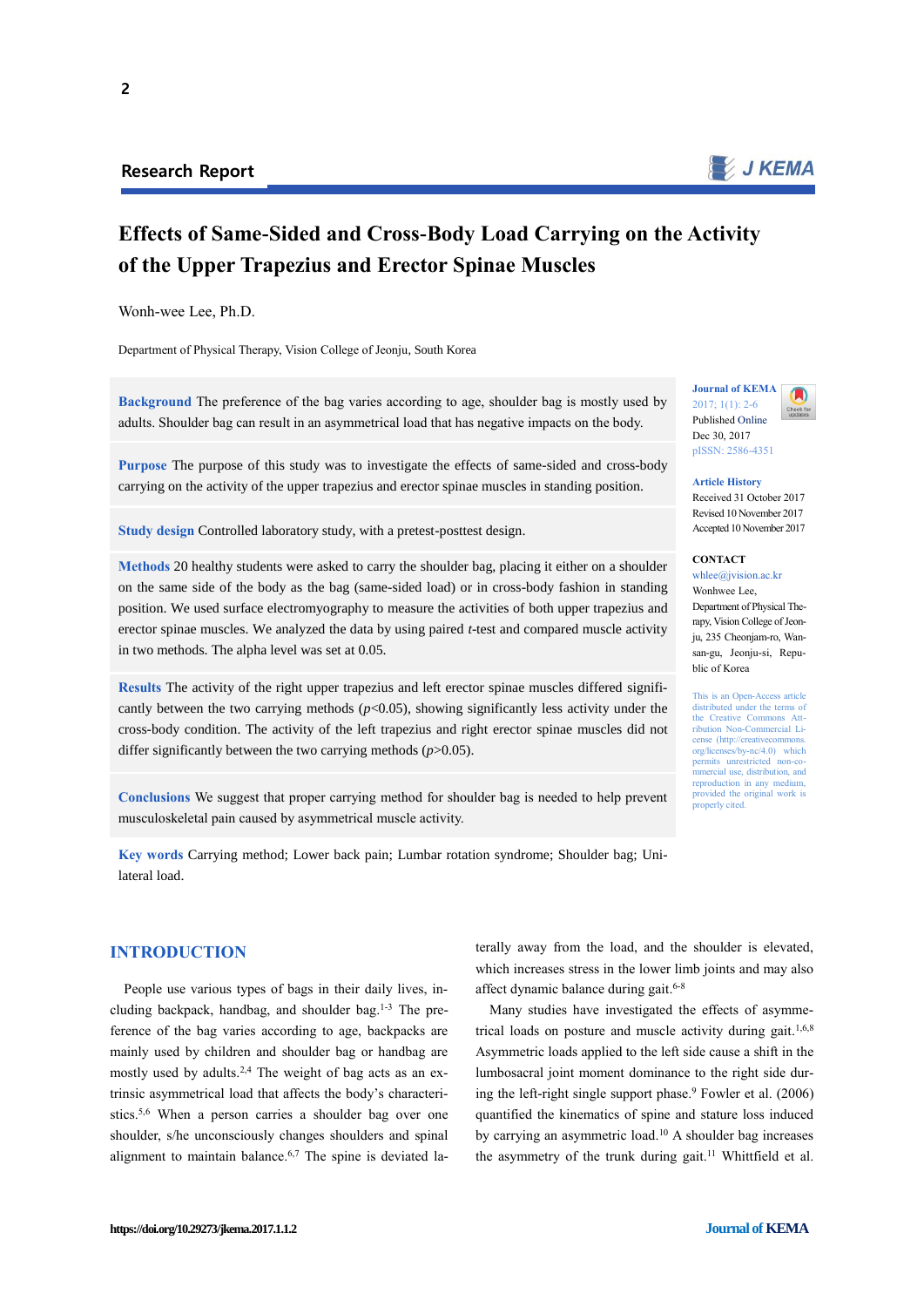(2005) reported that asymmetrical loading significantly changes the posture and gait of students and suggested that it may lead to a variety of musculoskeletal complaints such as muscle soreness, back pain, numbness, and shoulder pain. 12

The previous studies also have investigated the effect of type or weight of bags on posture or muscle activity.12-15 According to Al-Khabbataz et al.<sup>16</sup>, the activity of the rectus abdominis muscle significantly increased with an increase in backpack weight, in that a backpack weight of 20% body weight caused the most significant muscular and postural changes and should be avoided. Phonpichit et al.<sup>15</sup> found that the activity of the upper trapezius and erector spinae muscles becomes asymmetrical with increments in handbag weight. Continuously carrying a handbag greater than 10% body weight can cause musculoskeletal problems. At 15% body weight, lateral pelvic tilt increases, leading to greater movement of the center of the body and a less-efficient gait. 13

This study focused on the effects of carrying shoulder bag. If a bag is excessively heavy or poorly designed, and depending on how a person carries it, its weight cannot be distributed well, leading to an abnormal posture that affects the musculoskeletal system, causing pain and spinal disorders. <sup>17</sup> Some studies have compared spinal alignment according to the method used to carry a shoulder bag (samesided vs. cross-body load).<sup>2,3,18</sup> Ahn (2006) recommended a cross-body carrying method to reduce lateral bending of the spine. <sup>2</sup> This method also had less overall impact on posture than did a same-sided load. <sup>18</sup> However, few studies have compared muscle activity in the shoulders and/or back according to carrying method while in a static position. Therefore, the aims of this study was to investigate the effects of same-sided and cross-body carrying on the activity of the upper trapezius and erector spinae muscles in standing position.

#### **METHODS**

The subjects were 20 healthy students (10 males, 10 females) aged (mean±SD) 22.3±2.4 years, with a height of 168.5±8.2 cm and body weight of 60.9±7.9 kg. All subjects were right-side dominant and did not have any neuromuscular or musculoskeletal dysfunction in any limbs. Before participating in the study, the content and experimental procedures of the study were explained to all subjects. All subjects voluntarily participated in this study and signed an informed consent form.

For the experiment, all subjects used a shoulder bag  $(40 \times$  $7\times30$  cm,  $600$  g) with a single 4 cm wide strap (Figure 1).



Dumbbells were placed in the shoulder bag to generate a load of 10% of each subject's body weight.<sup>5</sup> Each subject was asked to carry the shoulder bag, placing it either on a shoulder on the same side of the body as the bag (samesided load) or in cross-body fashion, adjusting the strap so that the weight sat at hip level. The upper edge of the bag coincided with the iliac crest. 2,3 All subjects were asked to carry the bag on their right side. When same-sided carrying, the strap of the bag was placed near the acromion of the scapula to prevent it from impacting the activity of the upper trapezius muscle.

Electromyography (EMG) data were collected using the BTS FreeEMG100RT (BTS Bioengineering, Italy) and analyzed using EMG Analyzer software (BTS Bioengineering). A digital band-pass filter (Lancosh FIR) was used to filter movement artifacts (20-500 Hz). The sampling rate was set at 1,000 Hz. The EMG signals were processed to obtain the root mean square using a moving 50 ms window. Surface electrodes were fixed at the appropriate sites<sup>19</sup>. To minimize skin resistance, these sites were shaved and cleaned with rubbing alcohol. The electrodes were placed parallel to the upper trapezius and erector spinae muscle fibers bilaterally. For normalization, the mean root mean square of three trials of 40 s reference voluntary contraction was calculated for each muscle. To measure reference voluntary contraction, the subjects were positioned in a standing position with their arms at their sides without a shoulder bag for 1 min. The first and last 10 s of data were discarded.

Next, the subjects picked up and carried the bag in either a same-sided or cross-body position (the order was randomized to avoid a systematic postural change that could affect the results), and stood erect with the knees extended and the feet 15 cm apart in the frontal plane (Figure 2). They held this position for 5 min (in silence while EMG data were recorded). The first and last minutes of EMG data were discarded. The subjects were allowed to rest in a sitting position for 3 min between trials and 10 min between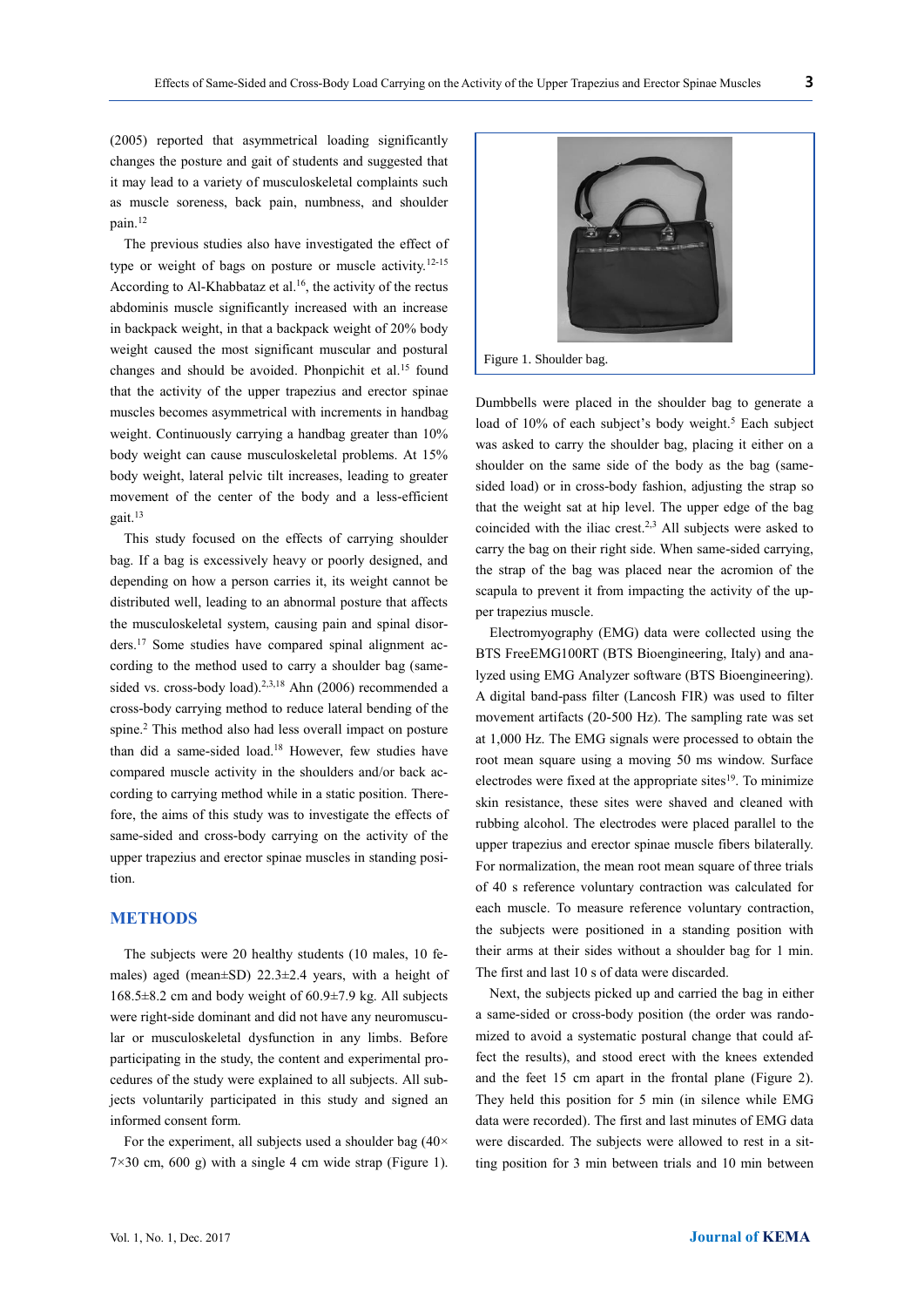| Muscle               | Carrying method | Muscle activity<br>$(\%$ RVC) | $P$ value |
|----------------------|-----------------|-------------------------------|-----------|
| Right trapezius      | Same-sided      | $333.45 \pm 180.07$           | $0.01*$   |
|                      | Cross-body      | $124.60 \pm 43.72$            |           |
| Left trapezius       | Same-sided      | $108.85 \pm 25.07$            | 0.89      |
|                      | Cross-body      | $109.90 \pm 20.78$            |           |
| Right erector spinae | Same-sided      | $91.35 \pm 22.94$             | 0.08      |
|                      | Cross-body      | $81.85 \pm 21.72$             |           |
| Left erector spinae  | Same-sided      | $124.20 \pm 21.92$            | $0.01*$   |
|                      | Cross-body      | $78.70 \pm 28.79$             |           |

|  |  | Table 1. Comparison of muscle activity according to carrying method |
|--|--|---------------------------------------------------------------------|
|  |  |                                                                     |

Data are expressed as mean±SD.

\* *p*<0.05.



two positions to minimize muscle fatigue.

A paired *t*-test was used to examine significant changes in the activity of each muscle. The significance level was set at 0.05. The Statistical Package for the Social Sciences for Window version 18.0 (SPSS, Inc., Chicago, IL, USA) was used for the statistical analyses.

#### **RESULTS**

The activity of the right upper trapezius and left erector spinae muscles differed significantly between the two carrying methods  $(p<0.05)$ , showing significantly less activity under the cross-body condition. The activity of the left trapezius and right erector spinae muscles did not differ significantly between the two carrying methods (*p*>0.05) (Table 1).

#### **DISCUSSION**

This study was to investigate the effects of same-sided and cross-body carrying on the activity of the upper trapezius and erector spinae muscles in standing position. Our result showed that same-sided carrying led to excessive activity of the right upper trapezius and left erector spinae muscles. This indicates that carrying a shoulder bag with a same-sided load causes excessive postural isometric contraction of the upper trapezius. <sup>20</sup> When the upper trapezius is tight, it can compress the greater occipital nerve, which can cause a tension headache. <sup>21</sup> Such a load can also result in shoulder pain and affect the cervical spine. The samesided carrying and bag weight have a significant correlation with shoulder pain.<sup>3</sup> The dominance of upper trapezius muscle can affect the cervical spine.<sup>22</sup> During single arm movement, the dominance of upper trapezius muscle should cause compensatory motion of rotation of a cervical spine segments and produce cervical pain.<sup>22,23</sup>

Our study also demonstrates that the activity of left erector spinae muscle in same-sided carrying is significantly greater than in cross-body condition. These results are also consistent with previous research showing that the activity of erector spinae muscle in unloaded side is increased during same-sided carrying.7,18 Overuse of the left erector spinae muscle has a significant impact on the three-dimensional shape of the back, leading to shoulder elevation, a lateral shift of the trunk away from the load, and significantly increased trunk lateral flexion towards the unloaded side. 7,10,18 These changes may then lead to trunk destabilization and contribute to the development of low back pain.<sup>7,23</sup>

The low back pain was the result of cumulative microtrauma caused by impairments in alignment, in stabilization, and in movement patterns of the spine.  $22$  Sahrmann<sup>22</sup> pro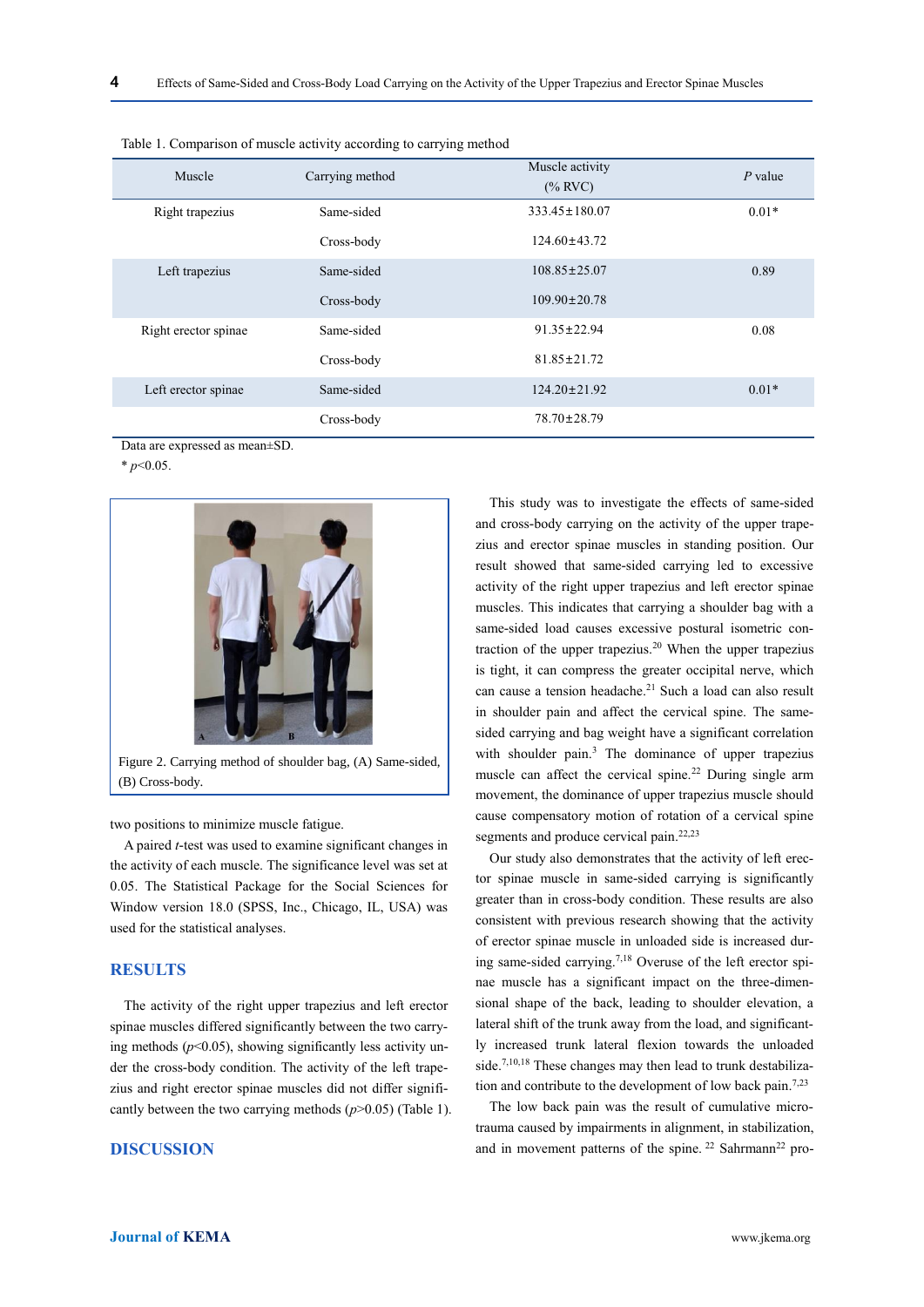posed that low back pain was diagnosed five categories according to alignment, stress, or movement direction that most consistently produces pain. Among five diagnostic categories, the lumbar rotation syndrome was diagnosed by symptoms with simply rotation or side bending movements and impairments in alignment that is asymmetry of right and left paraspinal area.<sup>22</sup> Filaire et al.<sup>24</sup> reported that carry-

ing a unilateral load affected the zygapophyseal joints, which determine the mechanics of spinal rotation and lateral bending. Thus, same-sided carrying could also cause lumbar rotation syndrome by increasing the activity of the unilateral erector spinae muscles.

By contrast, cross-body carrying did not have these effects, probably because when carrying a bag in this way, the center of gravity moves toward the unloaded side, leading to less activity of the right trapezius and left erector spinae muscles. O'shea et al.<sup>18</sup> also reported that the cross-body load carrying showed depression of the loaded shoulder and extent of lateral shift was lesser than same-sided load condition. During gait, the cross-body load carrying method was also significantly decreased in trunk lateral bending towards the unloaded side compared to same-sided load condition.<sup>2</sup>

Therefore, our results suggest that although bag type and weight can both result in an asymmetrical load that has negative impacts on the body, using a proper carrying method (cross-body carrying) decreases this asymmetry and negative effects. Asymmetric loading can increase energy expenditure, lead to rapid fatigue, and cause progressive postural scoliosis. 8,23 Therefore, continuous studies on the proper carrying method for different types of bag are needed to help prevent musculoskeletal ailments caused by asymmetrical muscle activity.

This study had several limitations. It was conducted on a small number of healthy students in their 20s for a brief period of time, and thus we cannot generalize the results to any other group or long period of time. We also did not measure kinematic characteristics. Thus, further studies are needed to investigate the characteristics of the kinematics and kinetics and to analyze long-term effects resulting from different carrying methods.

#### **CONCLUSIONS**

This study compared the activity of the upper trapezius and erector spinae muscles under two methods of bag carrying (same-sided and cross-body). The right upper trapezius and left erector spinae muscles showed significantly less activity during cross-body carrying, suggesting that this method has significantly less impact on spinal posture than does same-sided carrying.

### **Key Points**

**Question** What is the proper carrying method for shoulder bag to prevent musculoskeletal disorders?

**Findings** Carrying a shoulder bag by hanging it on the shoulder on the same side of the body as the bag led to prevent musculoskeletal disorders.

The cross-body carrying method lead to less activity of the right trapezius and left erector spinae muscles, because the center of gravity moves toward the unloaded side.

**Meaning** Although shoulder bag can result in an asymmetrical load that has negative impacts on the body, using a proper carrying method (cross-body carrying) may be helpful to prevent musculoskeletal disorders caused by asymmetrical load.

#### **Article information**

Conflict of Interest Disclosures: None. Funding/Support: None. Acknowledgment: None.

## **REFERENCES**

- 1. An DH, Yoon JY, Yoo WG, Kim MH. Comparisons of the gait parameters of young Korean women carrying a single-strap bag. *Nurs Health Sci*. 2010;12(1):87-93.
- 2. Ahn JS. The effects of asymmetric load of shoulder bag on trunk and pelvis movement patterns of normal adult during gait. Graduate School of Health and Environment, Yonsei University, 2006.
- 3. Cho SH, Lee JH, Kim CY. The changes of electromyography in the upper trapezius and supraspinatus of women college students according to the method of bag-carrying and weight*. J Phys Ther Sci.* 2013;25(9):1129- 1131.
- 4. Korovessis P, Koureas G, Zacharatos S, Papazisis Z. Backpacks, back pain, sagittal spinal curves and trunk alignment in adolescents: a logistic and multinomial logistic analysis. *Spine (Phila Pa 1976).* 2005;30(2):247- 255.
- 5. Chow DH, Kwok ML, Cheng JC, et al. The effect of backpack weight on the standing posture and balance of schoolgirls with adolescent idiopathic scoliosis and normal controls*. Gait Posture.* 2006;24(2):173-181.
- 6. Matsuo T, Hashimoto M, Koyanagi M, Hashizume K. Asymmetric load-carrying in young and elderly women: relationship with lower limb coordination*. Gait Posture.*  2008;28(3):517-520.
- 7. Motmans RR, Tomlow S, Vissers D. Trunk muscle activity in different modes of carrying schoolbags. *Ergonomics.*